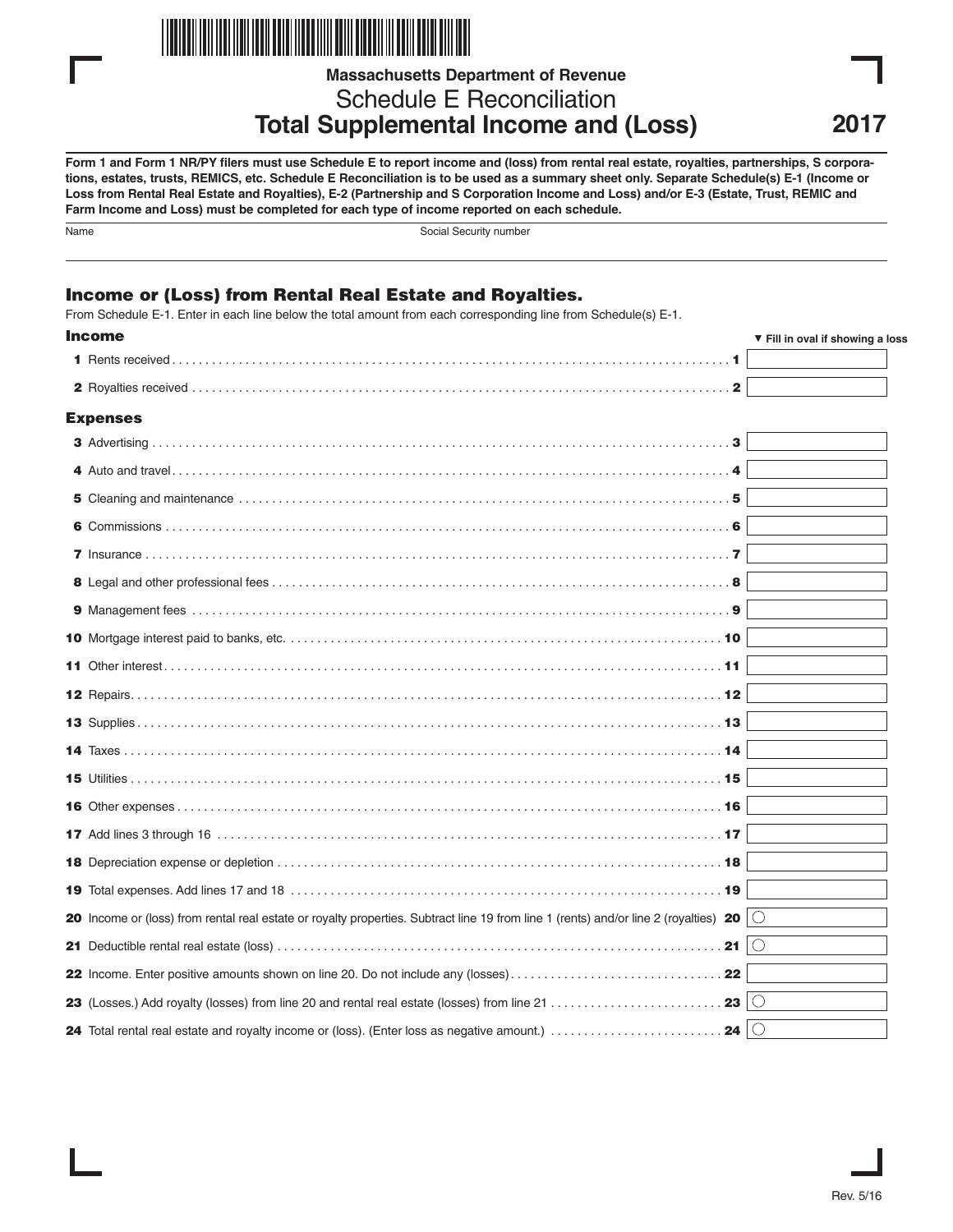

Social Security number

### **Income or (Loss) from Partnerships and S Corporations**

| From Schedule E-2. Enter in each line below the total amount from each corresponding line from Schedule(s) E-2.                 | ▼ Fill in oval if showing a loss |
|---------------------------------------------------------------------------------------------------------------------------------|----------------------------------|
|                                                                                                                                 |                                  |
|                                                                                                                                 |                                  |
|                                                                                                                                 |                                  |
|                                                                                                                                 |                                  |
|                                                                                                                                 |                                  |
|                                                                                                                                 |                                  |
|                                                                                                                                 |                                  |
|                                                                                                                                 |                                  |
|                                                                                                                                 |                                  |
|                                                                                                                                 |                                  |
| 35 Total income or (loss) from partnerships and S corporations. Subtract total of lines 33 and 34 from line 32.<br>. 35 $\circ$ |                                  |

 Fill in if you are reporting any loss not allowed in a prior year due to the at-risk, or basis limitations; a prior year unallowed loss from a passive activity (if that loss was not reported on U.S. Form 8582) or unreimbursed partnership expenses. . . . . . . . . . . . . . . . . . . . . . . . . . . . . . . . .

#### **Income or (Loss) from Estates and Trusts.** From Schedule E-3, Income or (Loss) from Estates and Trusts. Enter in each line below the total amount from each corresponding line from Schedule(s) E-3, Income or (Loss) from Estates and Trusts.

| $m$ is below the total amount non-equit corresponding line non-equications = 0, income or (E033) non-estates and musta. |    |  |
|-------------------------------------------------------------------------------------------------------------------------|----|--|
|                                                                                                                         |    |  |
|                                                                                                                         | 38 |  |
|                                                                                                                         |    |  |
|                                                                                                                         |    |  |
|                                                                                                                         |    |  |
|                                                                                                                         |    |  |
|                                                                                                                         |    |  |
| 44 Estate or non-grantor-type trust income taxed on Massachusetts Form 2, if included in line 43 44                     |    |  |
| 45 Grantor-type trust and non-Massachusetts estate and trust income. Subtract line 44 from line 43 45 $\circ$           |    |  |
|                                                                                                                         |    |  |
|                                                                                                                         |    |  |
|                                                                                                                         |    |  |
| 49 Income or (loss) from grantor-type trusts and non-Massachusetts estates and trusts. Subtract line 48 from 45.        |    |  |

### **Income or (Loss) from Real Estate Mortgage Investment Conduits (REMICs).** From Schedule E-3,

Income or (Loss) from Real Estate Mortgage Investment Conduits (REMICS). Enter in each line below the total amount from each corresponding line from Schedule(s) E-3, Income or (Loss) from Real Estate Mortgage Investment Conduits (REMICS).